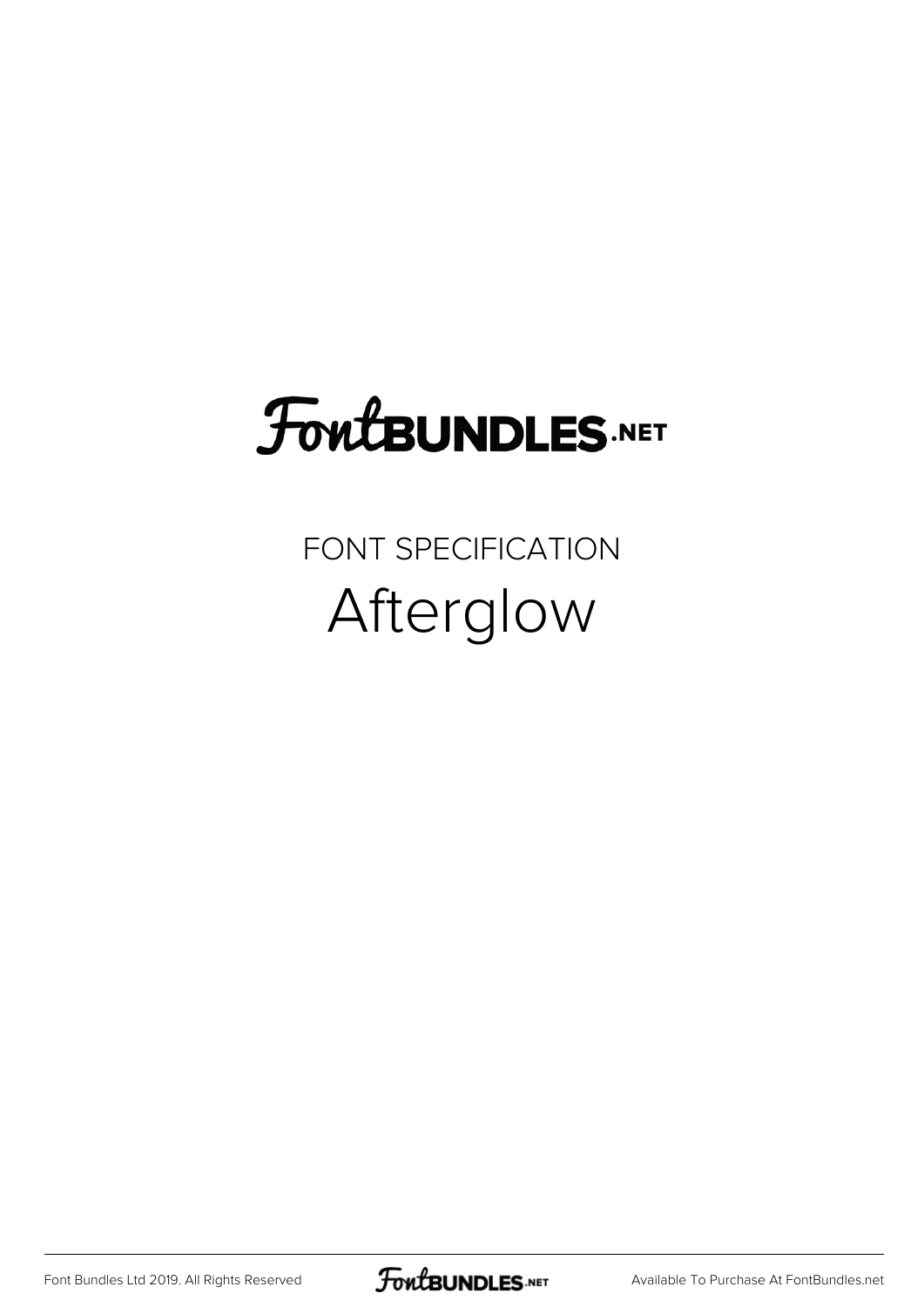#### Afterglow - Regular

**Uppercase Characters** 

#### ABCDEFGHIJKLMNOP **QRSTUVWXYZ**

Lowercase Characters

### abcdefghijklmnopqrst uvwxyz

**Numbers** 

#### 0123456789

**Punctuation and Symbols** 

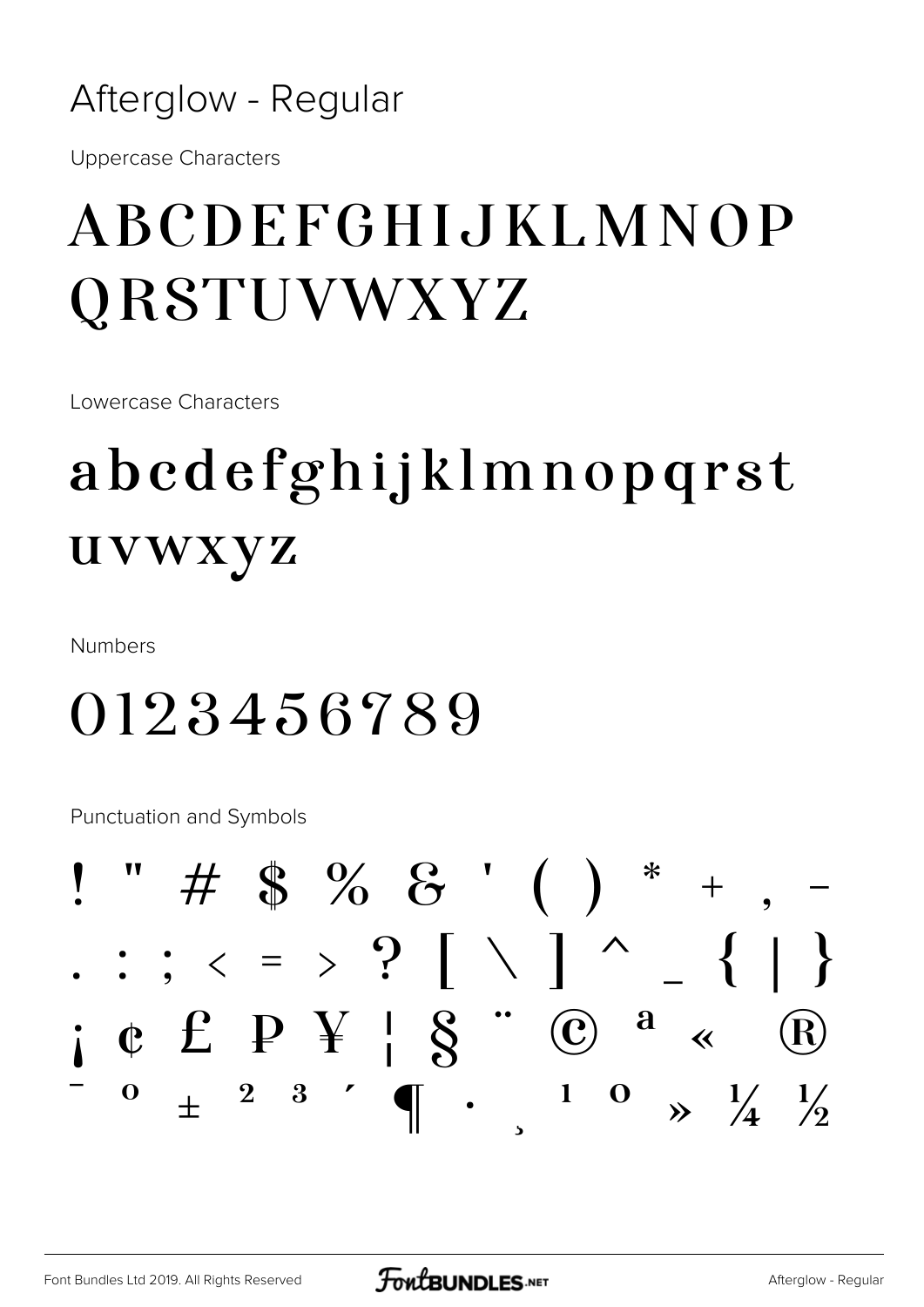All Other Glyphs

# À Á Â Ã Ä Å Æ Ç È É Ê Ë Ì Í Î Ï Ð Ñ Ò Ó Ô Õ Ö × Ø Ù Ú  $\hat{U}$   $\hat{U}$   $\hat{Y}$   $D$   $\hat{B}$   $\hat{a}$   $\hat{a}$   $\hat{a}$   $\hat{a}$ ä å æ ç è é ê ë ì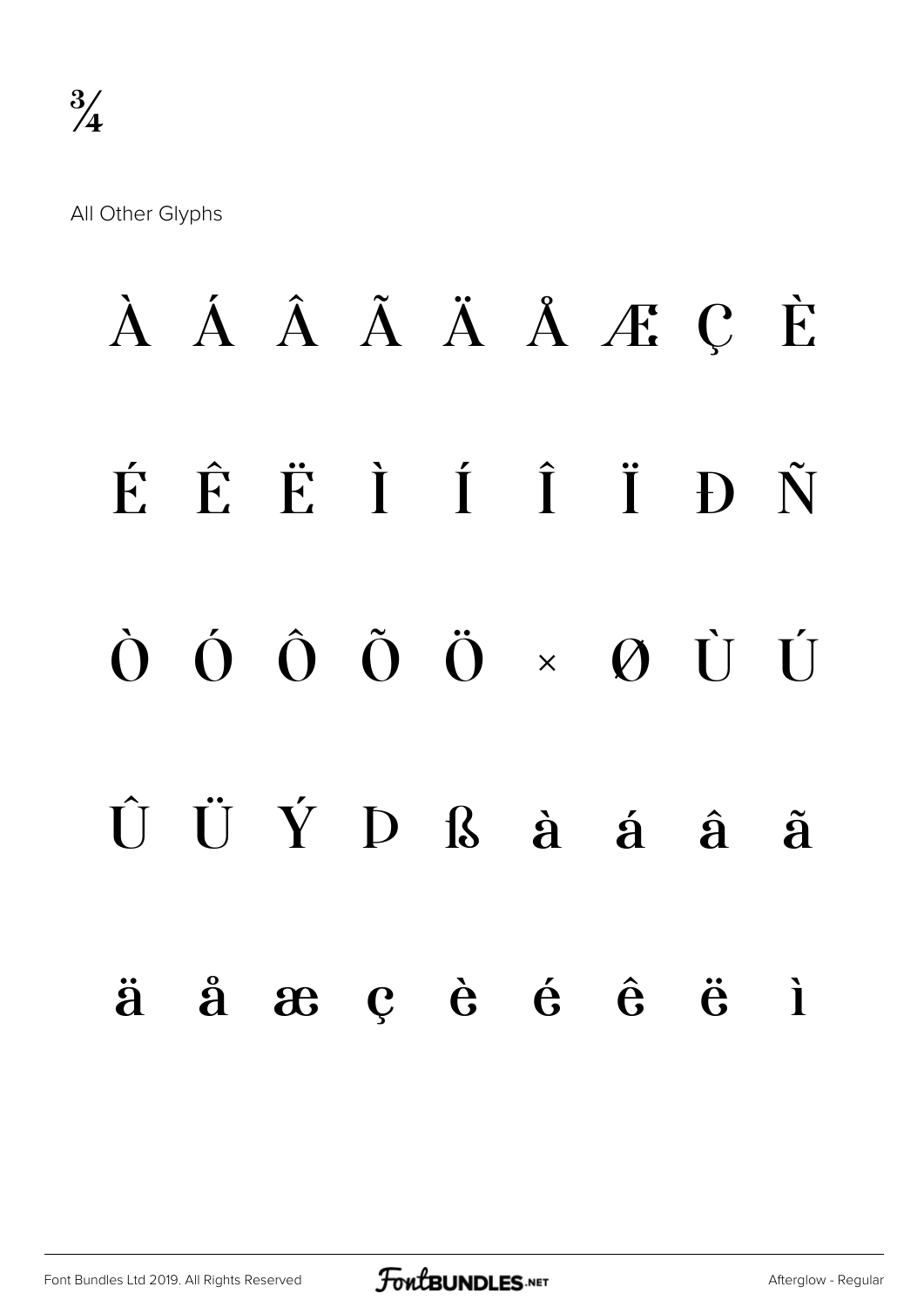| $i$ $\hat{i}$ $\hat{d}$ $\hat{n}$ $\hat{o}$ $\hat{o}$ $\hat{o}$                                   |  |  |  |  |
|---------------------------------------------------------------------------------------------------|--|--|--|--|
| $\ddot{o}$ $\div$ $\phi$ $\dot{u}$ $\dot{u}$ $\ddot{u}$ $\dot{u}$ $\dot{y}$ $\dot{p}$             |  |  |  |  |
| $\ddot{y}$ $\ddot{A}$ $\ddot{a}$ $\ddot{A}$ $\ddot{a}$ $\ddot{A}$ $\ddot{a}$ $\ddot{C}$ $\dot{c}$ |  |  |  |  |
| Č č Ď ď Đ đ Ē ē Ė                                                                                 |  |  |  |  |
| $\dot{e}$ $\dot{E}$ $\dot{e}$ $\dot{E}$ $\dot{e}$ $\ddot{G}$ $\ddot{g}$ $\dot{G}$ $g$             |  |  |  |  |
| h Ĩ ĩ Ī Ī Ị i Ī ı                                                                                 |  |  |  |  |
| $\hat{J}$ $\hat{j}$ $\hat{K}$ $\hat{k}$ $\hat{L}$ $\hat{i}$ $\hat{L}$ $\hat{j}$ $\hat{L}$         |  |  |  |  |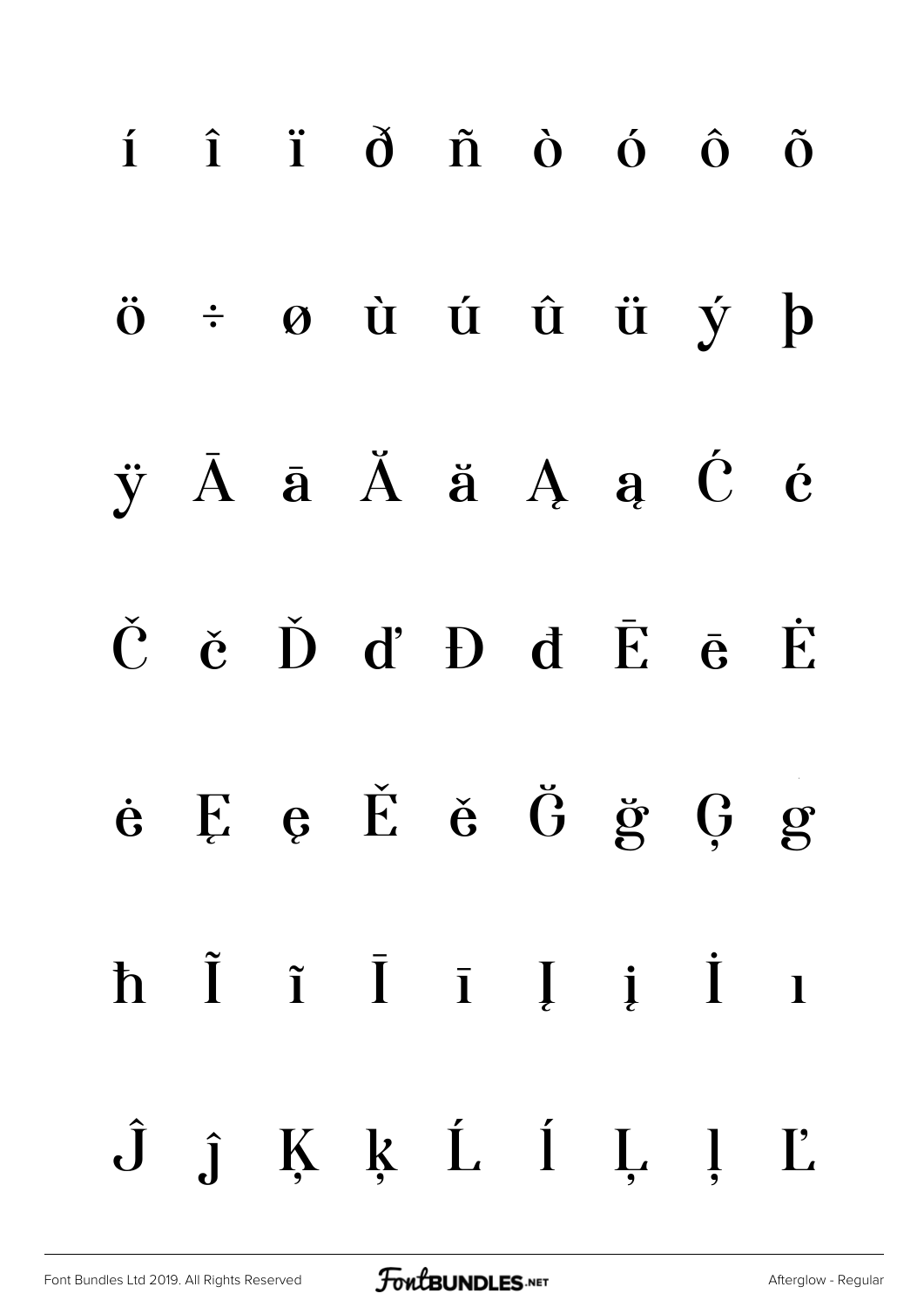|            | l' l l l Ń ń Ņ ņ Ň                                       |              |  |                                                           |  |  |
|------------|----------------------------------------------------------|--------------|--|-----------------------------------------------------------|--|--|
|            | ň Ō ō Ő ő Œ œ Ŕ ŕ                                        |              |  |                                                           |  |  |
|            | RŗŘř $\dot{S}$ s $\dot{S}$ s $\dot{S}$                   |              |  |                                                           |  |  |
|            | $\check{s}$ Ţ ţ Ť ť Ū ū Ů ů                              |              |  |                                                           |  |  |
|            | ŰűŲųŸŹźŻż                                                |              |  |                                                           |  |  |
|            | $\check{Z}$ $\check{z}$ $\&$ $s$ $\circ$ $\circ$ $\circ$ |              |  |                                                           |  |  |
| $\epsilon$ |                                                          | $\mathbf{r}$ |  | $  \left.\begin{array}{ccc} 6 & 9 & 9 \end{array}\right.$ |  |  |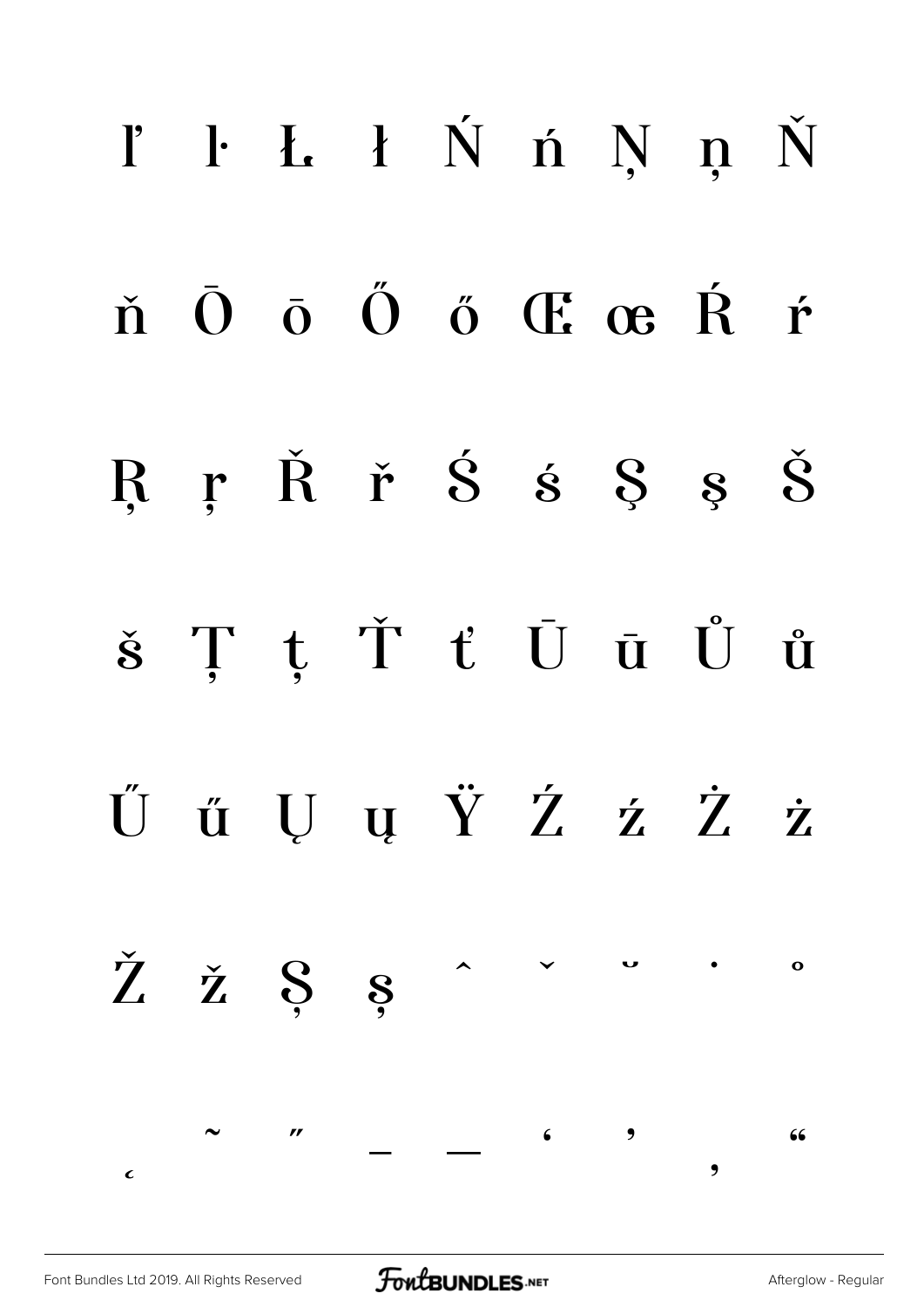

**FoutBUNDLES**.NET

Afterglow - Regular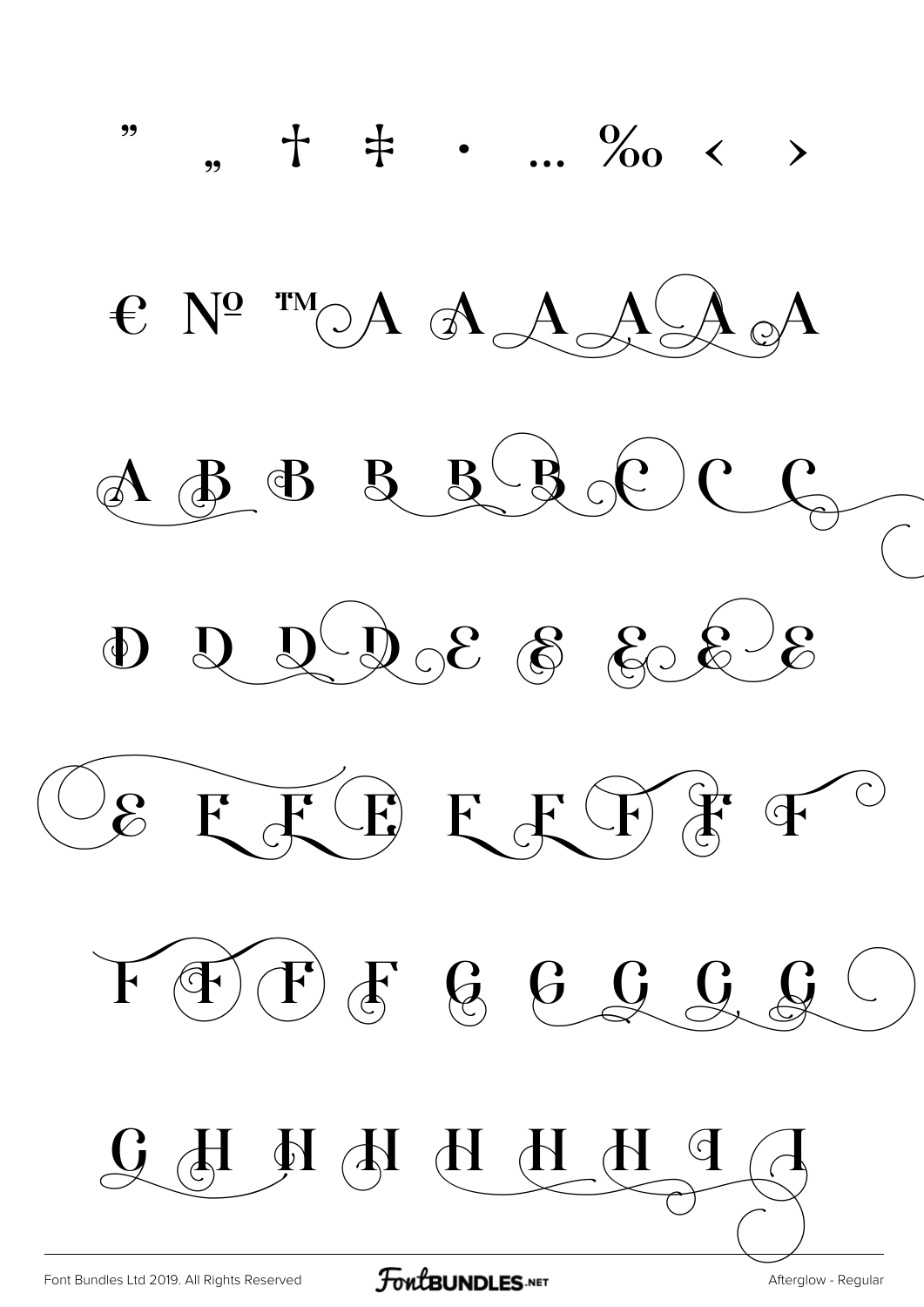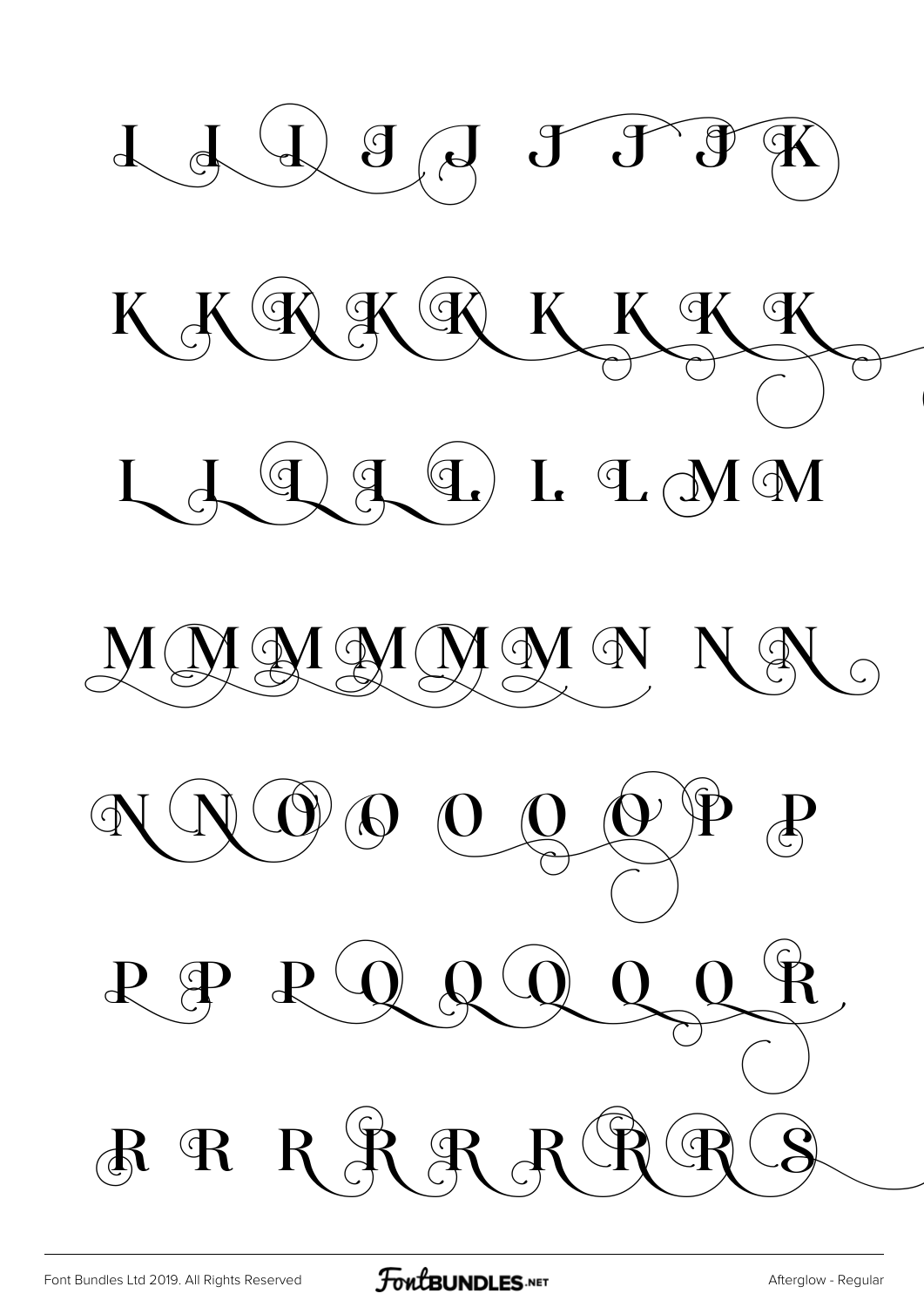